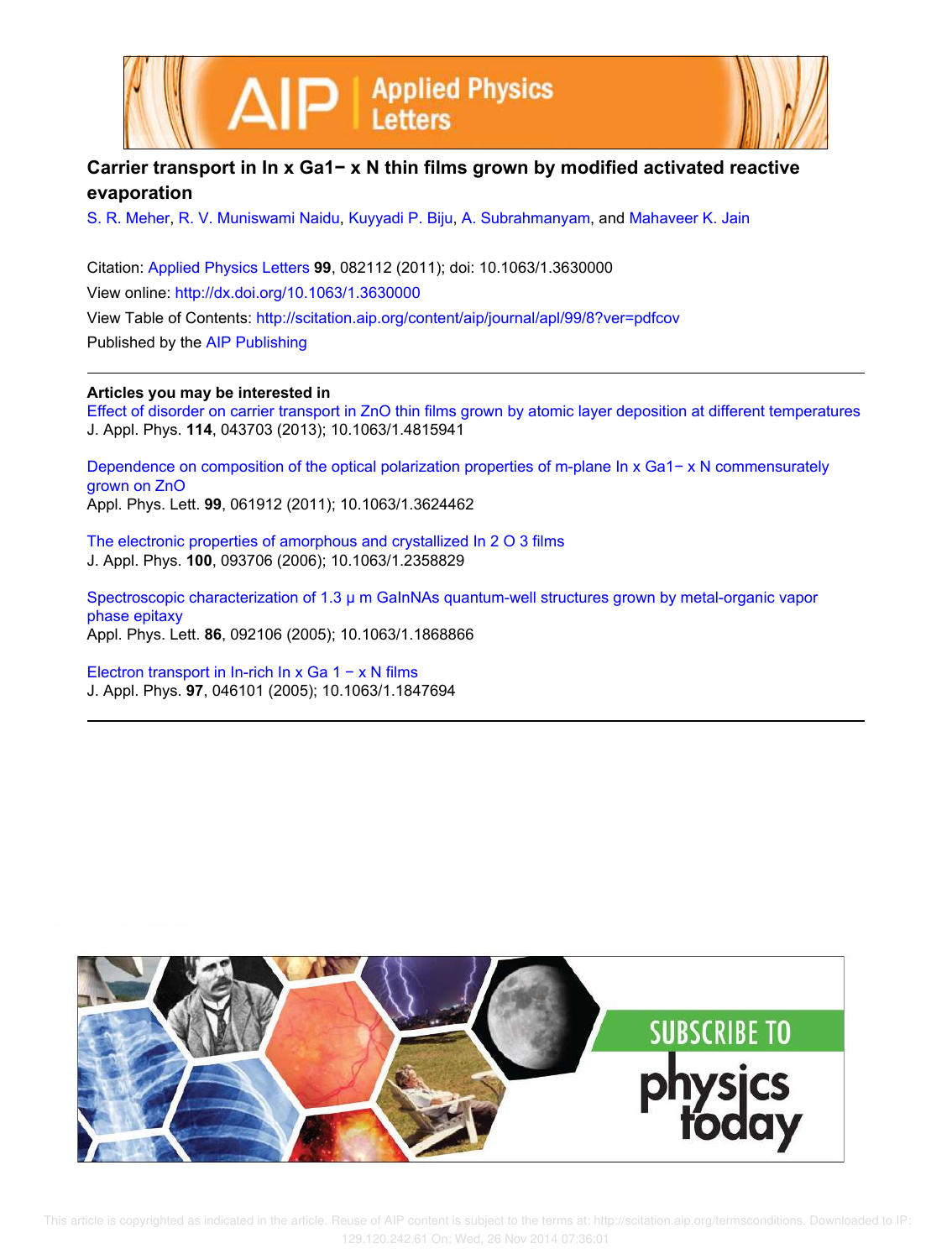## Carrier transport in  $\ln_{x}Ga_{1-x}N$  thin films grown by modified activated reactive evaporation

S. R. Meher, R. V. Muniswami Naidu, Kuyyadi P. Biju,<sup>a)</sup> A. Subrahmanyam, and Mahaveer K. Jainb)

Department of Physics, Indian Institute of Technology, Madras, Chennai-600036, India

(Received 30 May 2011; accepted 8 August 2011; published online 26 August 2011)

In the present work, we report the temperature dependent carrier transport properties of  $\text{In}_x\text{Ga}_{1-x}\text{N}$ thin films in the entire composition range grown by modified activated reactive evaporation. The carrier transport in these degenerate semiconductors is controlled by impurity band conduction. A transition from metallic to semiconducting type resistivity was observed for indium rich films. The semiconducting behavior originates from electron–electron interaction and weak localization, whereas higher temperature scattering contributes to the metallic type resistivity. A transition of resistivity behavior from the quantum phenomena to the classical Arrhenius approach was observed for  $x = 0.12$  film.  $\odot$  2011 American Institute of Physics. [doi:10.1063/1.3630000]

The  $\text{In}_x\text{Ga}_{1-x}\text{N}$  (IGN) system is a suitable candidate for the development of blue and green light emitting diodes as well as laser diodes. The band gap of IGN alloy system can be tuned from infrared (0.7 eV for InN) to ultraviolet (3.4 eV for GaN) by changing the indium composition. It has been well reported that as grown InN always exhibits *n*-type conductivity with unintentional free electrons with concentrations as high as  $10^{21}$  cm<sup>-3,1,2</sup> The *n*-type conductivity in InN is mainly attributed to the donor levels created by impurities such as hydrogen and oxygen and the presence of native defects like nitrogen vacancies.<sup>3</sup> Recently, Biju et al.<sup>4,5</sup> have proposed a room temperature growth technique known as modified activated reactive evaporation (MARE) for the growth of group-III nitrides. Since MARE is a room temperature growth technique, the undoped IGN films prepared by this are expected to have large number of nitrogen vacancies which may result in high background carrier concentration. Lin et  $al$ <sup>6</sup> have studied the electron transport in indium rich IGN films and have found them to be degenerate semiconductor systems with a metal like electron transport behavior. Yildiz *et al.*<sup>7</sup> have observed a metal-semiconductor transition at  $\sim$ 180 K for IGN films with  $x = 0.17$ . There is a definite need to study the metal to semiconductor transition and other transport properties in the entire composition range for IGN alloy films.

In the present study, low temperature (10 K  $\leq$  T  $\leq$  300 K) carrier transport studies has been carried out on In<sub>x</sub>Ga<sub>1-x</sub>N thin films  $(0.12 < x < 0.93)$  grown by MARE technique. The temperature dependent resistivity has been explained using the metallic conduction model. The semiconducting behavior has been analyzed by taking into account consideration the electron-electron interaction (EEI) and weak localization (WL).

IGN films were prepared on borosilicate glass substrates by MARE technique. The details of the MARE technique are discussed in our earlier works.<sup>8,9</sup> The thickness of all the IGN

films was found to be varying from 600 to 800 nm as determined from reflectance spectra using Filmetrics F20 spectrophotometer. The scanning electron micrographs were recorded using a field emission scanning electron microscope (FESEM) FEI Quanta 200 with an energy dispersive X-ray (EDX) detector attached to it. Further information regarding the surface morphology was studied using Digital Instruments Nanoscope IV atomic force microscope (AFM) in contact mode.

The low temperature resistivity and Hall measurement studies were carried out in van der Pauw geometry for all the IGN films. Ohmic contacts were given to  $5 \times 5$  mm<sup>2</sup> square samples at the four corners using annealed indium dots. Measurements were made over the temperature range of 10–300 K with steps of 10 K using a Lake Shore (7600 series) Hall effect measurement system. At each temperature step, the Hall coefficient (with maximum 5% error) and resistivity (with maximum 0.2% error) were measured for both the current directions at an average magnetic field of 4.5 kG.

From the X-ray diffraction (XRD) pattern (Fig.  $1(a)$ ), it was observed that all the films are polycrystalline in nature with preferential growth along the *c*-axis without any traces of metallic indium or gallium. For some of the gallium rich



FIG. 1. (Color online) (a) XRD pattern of IGN films, (b) FESEM image for  $x = 0.63$  film, and (c) AFM image for  $x = 0.75$  film.

## 0003-6951/2011/99(8)/082112/3/\$30.00 99, 082112-1 © 2011 American Institute of Physics

 This article is copyrighted as indicated in the article. Reuse of AIP content is subject to the terms at: http://scitation.aip.org/termsconditions. Downloaded to IP: 129.120.242.61 On: Wed, 26 Nov 2014 07:36:01

a)Present address: Department of Physics, Government College Kodenchery, Calicut-673580, India.

b)Electronic mail: mkj@physics.iitm.ac.in.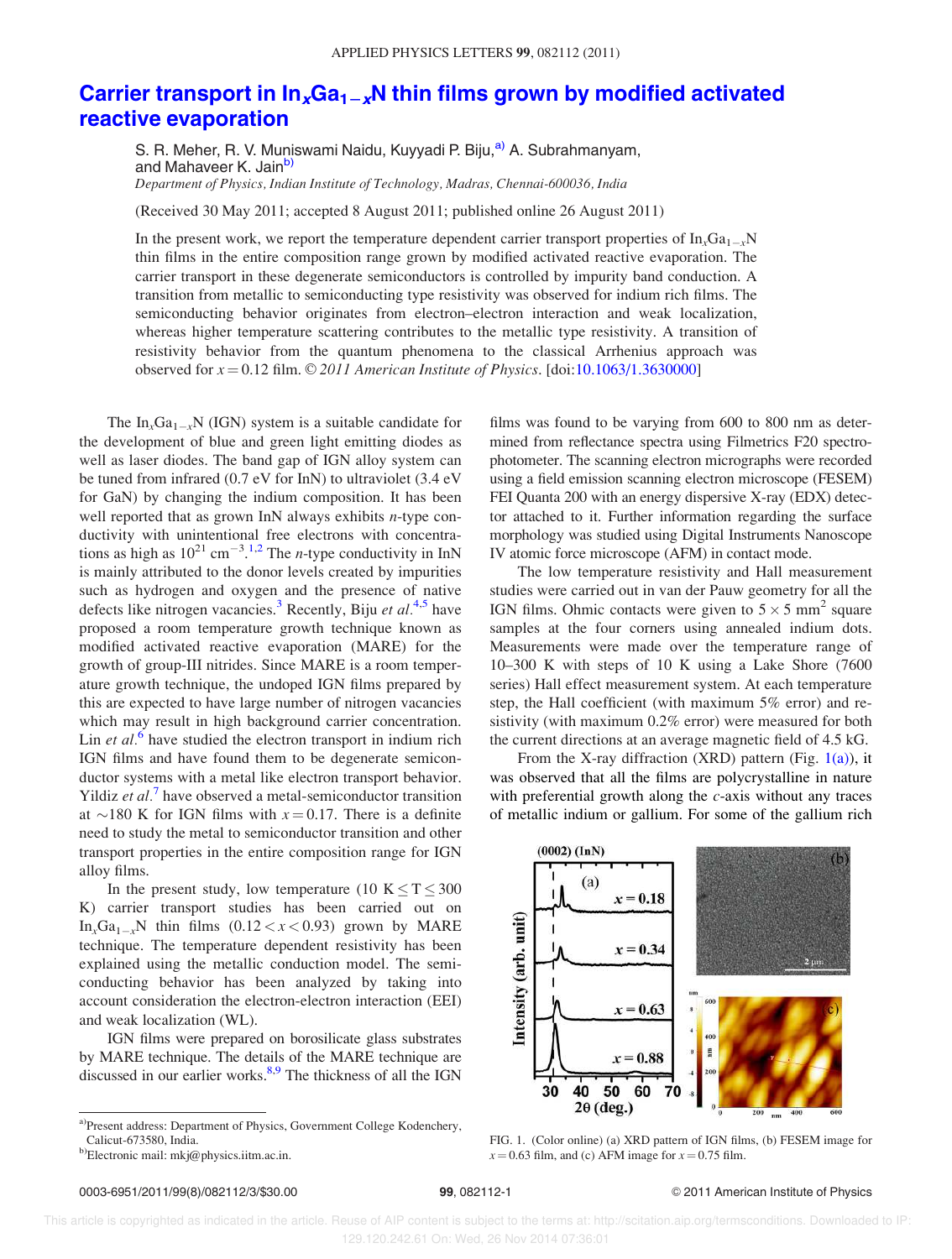films weak shoulder peaks corresponding to  $(10\bar{1}0)$  and  $(10\bar{1}1)$  orientations were observed. The indium composition determined from (0002) XRD peak shift using Vegard's law was found to vary from 12 to 93% for different IGN films. This was in good agreement with the compositions obtained from EDX analysis. The phase segregation<sup>9</sup> was observed in the composition range  $0.44 < x < 0.60$ . The FESEM image for  $x = 0.63$  IGN film shows polycrystalline nature of the films with an average grain size of  $54 \text{ nm}$  (Fig. 1(b)). The AFM micrograph of  $x = 0.75$  IGN film (Fig. 1(c)) shows the tilted grains, which is mainly due to the glancing angle deposition involved during the evaporation process. From the SEM as well as AFM images it was further verified that there are no indium or gallium metallic cluster formation at the growth front. The optical band gap values obtained from transmittance spectra were found to vary from 1.9 to 3.0 eV.

Fig.  $2(a)$  shows the temperature dependent carrier concentrations for the IGN films. Due to instrumental limitation, reliable Hall effect measurements to determine the carrier concentration of the highly resistive  $x = 0.12$  film was not possible especially at lower temperatures where the resistivity increases sharply. All the studied films were found to exhibit  $n$ -type conductivity. The carrier concentration was found to be increasing with increase in indium concentration in the films. For all the studied compositions  $(x > 0.12)$ , the carrier concentration was independent of temperature within the experimental error. This implies that the Fermi level for IGN samples in the present investigation lies above the



FIG. 2. (Color online) Temperature dependent (a) carrier concentration and (b) mobility values of IGN films with different indium concentrations.

conduction band bottom. $10$  Hence, the IGN films can be considered as degenerate electron systems in the measured temperature range. For the degenerate semiconductors, the Coulombic interaction between the electrons is very high which leads to a reduction in the electron mobility values (Fig.  $2(b)$ ). Again, grain boundary scattering also contributes to the reduction in the mobility values due to the polycrystalline nature of the films. The temperature dependent scattering mechanism in IGN thin films is the combined result of electron-electron scattering, ionized impurity scattering  $(\mu \propto T^{3/2})$ , alloying effect  $(\mu \propto T^{-1/2})$ , <sup>11</sup> scattering by acoustic phonons ( $\mu \propto T^{-3/2}$ ), and scattering by optical phonons  $(\mu \propto T^{-1/2})$ . The mobility values for all the films were found to be nearly temperature independent within the experimental error which is the characteristic of a weakly disordered system.

Fig. 3 shows the temperature dependent resistivity of IGN films for all the compositions. Metallic behavior was found to be prominent for indium rich films. With gallium incorporation, the carrier concentration decreases resulting in a metal to semiconductor electronic phase transition (MST) at lower temperatures ( $\sim$ 150 K) for the films with  $x = 0.88$  and 0.75. With further increase in gallium concentration, semiconducting behavior was observed in the whole temperature range.

From the temperature dependent carrier concentration, mobility, and resistivity plots, it is clear that the electron transport in these degenerate semiconductors is mainly controlled by the impurity band conduction. Therefore, we cannot use the classical Arrhenius equation  $(\rho(T) = \rho_0 exp(E_a / k_B T))$ where  $E_a$  is the corresponding activation energy) to explain the transport phenomena. Thus, we need to implement quantum corrections to conductivity for the correct interpretation of the resistivity plots. The quantum corrections include the WL effect and  $EEIs.<sup>12-14</sup>$  In order to understand the transport properties, the resistivity curves were fitted to the following  $expression<sup>15,16</sup>$ :

$$
\rho(T) = \frac{1}{\sigma_0 + mT^{1/2} + BT^{p/2}} + kT^2.
$$
 (1)

Here,  $\sigma_0$  is the residual conductivity (Boltzmann conductivity) and  $mT^{1/2}$  corresponds to the Coulombic electron interactions renormalized by self-interference effects (Altshuler-Aronov correction). The term  $BT^{p/2}$  describes the weak localization due to the self-interference of quantum wavefunctions backscattered on impurities, in which  $p$  depends on the nature of interaction  $(=2 \text{ or } 3 \text{ for electron-electron or electron})$ tron-phonon interactions, respectively). In addition to the quantum corrected resistivity, a term  $T^2$  is included to account for higher temperature scattering contributions. The fitted curves are shown as solid lines in Fig. 3. For  $x = 0.63$ , 0.41, 0.34, and 0.18 IGN films, the resistivity curves were fitted in two different temperatures regimes i.e., (10–150 K) and (150–300 K). In general, the quantum corrections are incorporated at very low temperatures  $(<10 K)$ . But for wide band gap degenerate semiconductors like IGN and ZnO, quantum corrections to resistivity at temperatures as high as 300 K have been reported.<sup>7,16</sup> The best fit for all the samples were obtained when the parameter  $p$  was fixed at 2. This